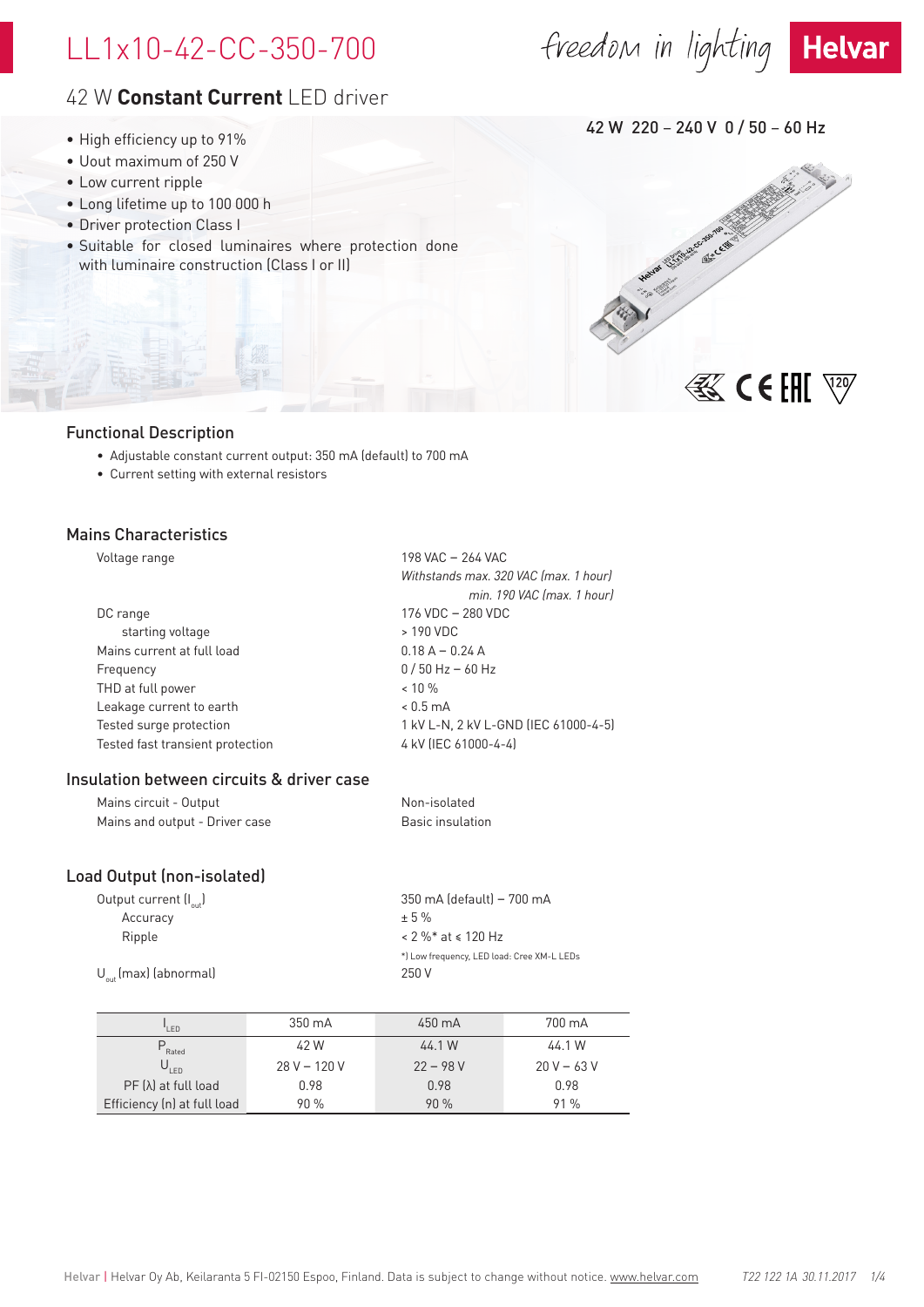# LL1x10-42-CC-350-700



## Operating window



#### Driver performance



|                               | ____________                                                               |
|-------------------------------|----------------------------------------------------------------------------|
| Storage temperature range     | $-40$ °C $\ldots$ +80 °C                                                   |
| Maximum relative humidity     | No condensation                                                            |
| Lifetime (90 % survival rate) | 100 000 h, at t <sub>r</sub> = 65 °<br>70 000 h, at t <sub>,</sub> = 70 °C |
|                               | 50 000 h, at t = 75 °C                                                     |

#### Quantity of drivers per miniature circuit breaker 16 A Type C

| Based on $I_{\text{cont}}$ |         | $^{\prime}$ Based on inrush current I $_{\textrm{\tiny peak}}\big\vert\,$ Typ. peak inrush current I $_{\textrm{\tiny peak}}\big\vert$ | 1/2 value time, $\Delta t$ | Calculated energy, I <sub>Deak</sub> <sup>2</sup> Δt |  |  |
|----------------------------|---------|----------------------------------------------------------------------------------------------------------------------------------------|----------------------------|------------------------------------------------------|--|--|
| 49 pcs.                    | 56 pcs. | ZZ A                                                                                                                                   | $191$ $\mu$ s              | $0.071 A^2s$                                         |  |  |

 $^{\circ}$ C

#### CONVERSION TABLE FOR OTHER TYPES OF MINIATURE CIRCUIT BREAKER

| <b>MCB</b><br>type | <b>Relative quantity of</b><br><b>LED drivers</b> |
|--------------------|---------------------------------------------------|
| <b>B</b> 10 A      | 37%                                               |
| <b>B</b> 16 A      | 60%                                               |
| B 20 A             | 75 %                                              |
| $C$ 10 $A$         | 62%                                               |
| C <sub>16</sub> A  | 100 % (see table above)                           |
| C <sub>20</sub> A  | 125 %                                             |



Type C MCB's are strongly recommended to use with LED lighting. Please see more details in "MCB information" document in each driver product page in "downloads & links" section.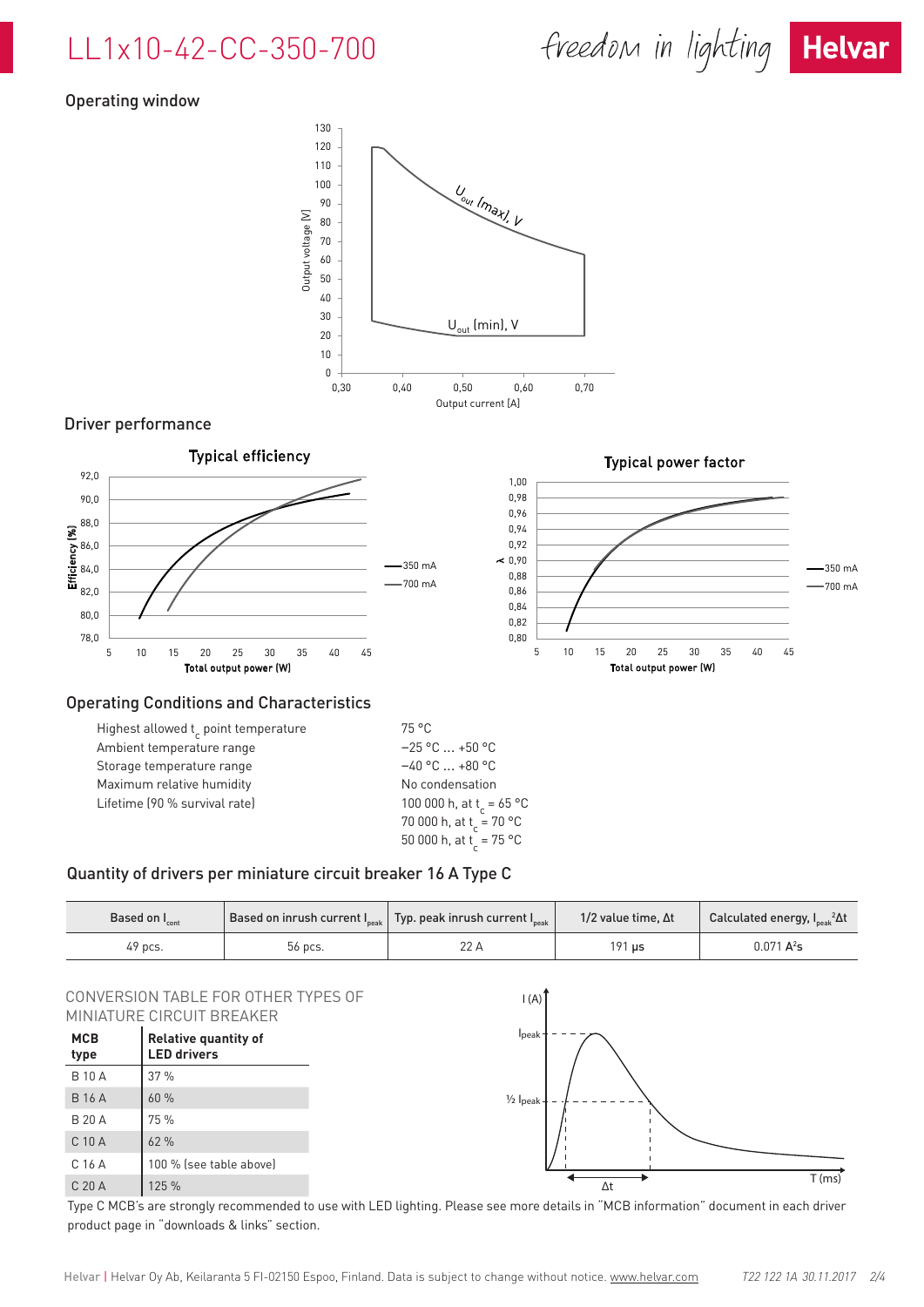# LL1x10-42-CC-350-700

freedom in lighting Helvar



## Connections and Mechanical Data

| Wire size                         | $0.5$ m        |
|-----------------------------------|----------------|
| Wire type                         | Solid          |
| Wire insulation                   | Accor          |
| Maximum driver to LED wire length | 1 <sub>m</sub> |
| Weight                            | 160q           |
| IP rating                         | IP20           |
|                                   |                |

 $0.5$  mm<sup>2</sup> – 1.5 mm<sup>2</sup> Solid core and fine-stranded According to EN 60598

### **Connections**



*Note:* 

- *• Not suitable for load side switching operation*
- *• Label may differ if the unit is preset to fixed current*

### Default current setting resistor values, E48 series (Nominal  $I_{out}$  (±5 % tol.))

|                                     |     |               |        |     |                                                                                                  |     |     | uu  |     |     |     |     |     |     |      |
|-------------------------------------|-----|---------------|--------|-----|--------------------------------------------------------------------------------------------------|-----|-----|-----|-----|-----|-----|-----|-----|-----|------|
| Resistor $( \Omega )$               |     | 220           | 470    | 820 | 1k2                                                                                              | 1k5 | 2k2 | 2k7 | 3k9 | 5k6 | 6k8 | 10k | 18k | 39k | Open |
| $\bm{\mathsf{I}}_\mathsf{out}$ (mA) | 700 | 675           | 650    | 625 | 600                                                                                              | 575 | 550 | 525 | 500 | 475 | 450 | 425 | 400 | 375 | 350  |
| Order code                          |     | T70000 T70221 | T70471 |     | 170821   170122   170152   170222   170272   170392   170562   170682   170102   170183   170393 |     |     |     |     |     |     |     |     |     | N/A  |